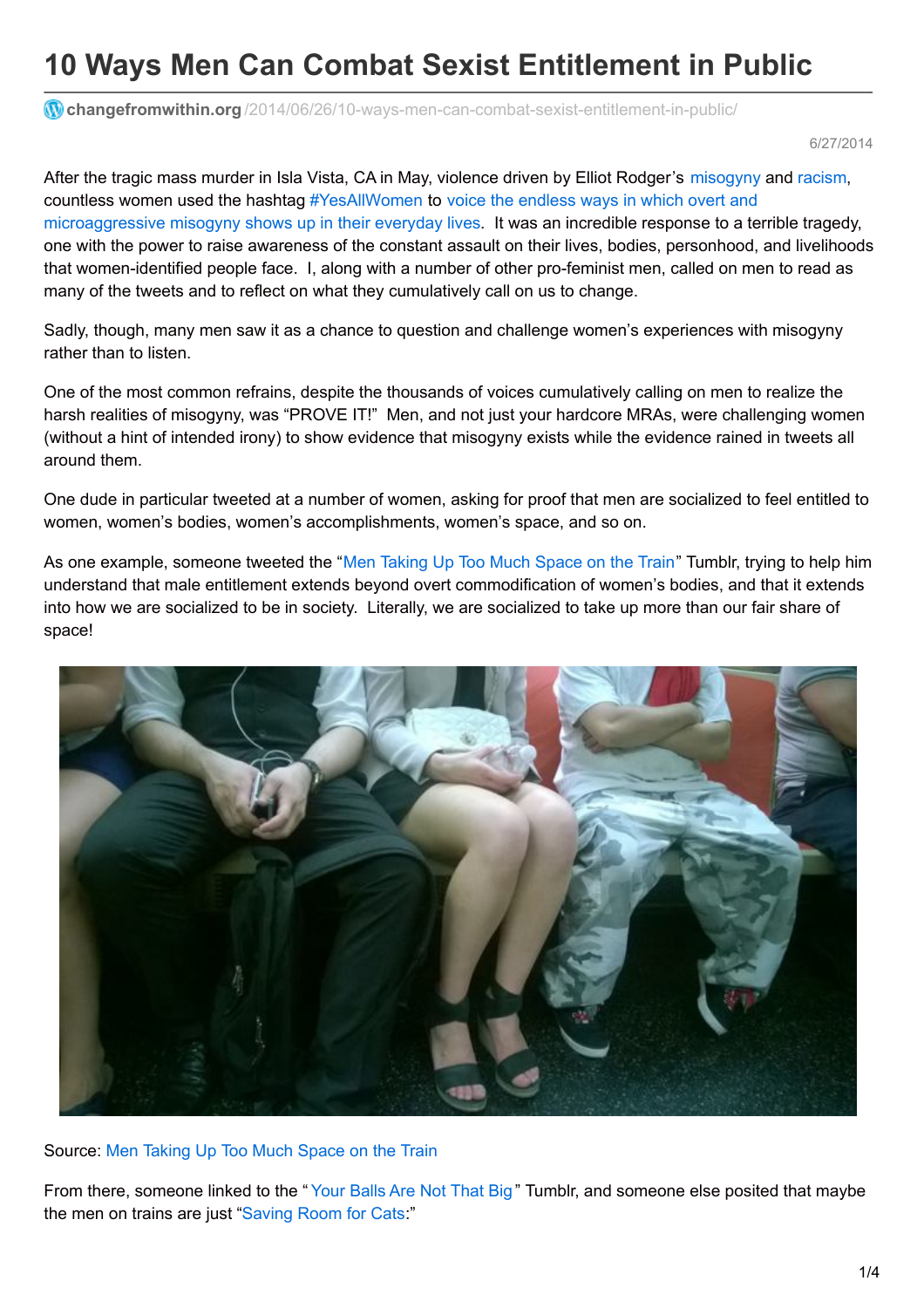#### Source: [Saving](http://savingroomforcats.tumblr.com/) Room for Cats

The guy didn't really get the connection.

But there is an important connection to be made. #YesAllMen are socialized to feel and act entitled in society, and we tend not to see and understand the ways we act with entitlement because, well, [privilege](http://everydayfeminism.com/2013/04/the-importance-of-listening-as-a-privileged-person-fighting-for-justice/). And for many of us, this entitlement just plays out through [microaggressions](http://www.thedailybeast.com/witw/articles/2013/08/01/tatyana-fazlalizadeh-s-street-art-project-stop-telling-women-to-smile.html) like asking a woman to smile or touching a woman's hair without her [permission.](http://thefeministhub.tumblr.com/post/9667581169/you-arent-entitled-to-touch-me)

But it doesn't just impact women. Last week I was on a plane, and I was exhausted. I had just spent the night in the airport after a series of annoying delays, and it was a long flight. The guy sitting behind me was pretty obnoxious during boarding, cracking stupid jokes and being overall way too loud for a 7 am board time. I was in the exit row, which meant there was a gap between my window seat



and the actual window/door, and a few hours into the flight, I was woken up my a terrible smell. This is what I found:

Yeah, that is my arm rest, and those are his shoeless feet.

Now before you rush in with a #NotAllMen trope or a story of a woman being super entitled in public space, listen: no, not all men would have the gall to put their stank feet up on someone else's armrest, and yes, I have seen women get super entitled about how their drink was made a at a coffee shop. However, when we pair the entitlement that men too often feel and act upon with the everyday misogyny that women face, we have a dangerous combination.

No, not all men will be an Elliot Rodger, killing women who reject us, but if we are not actively working to dismantle the ways in which men learn the type of entitlement that Elliot Rodger felt, then we are surely contributing to the wider problem.

# **So here are 10 simple ways that men can combat sexist entitlement in public:**



## **1. Don't Act Like the World is Your Living Room, and Call Out Men Who Do**

This one's simple. Be aware of the physical space you take up in public: on trains, in coffee shops, at the library, on airplanes. I'm plenty guilty of waking up on a plane, only to realize my large legs have taken over some of the space afforded to my neighbor when they bought the ticket. I simply apologize and reposition myself so I'm not taking over! See a dude with his feet up and shoes off in a crowded Starbucks? Politely ask him to consider how much space he is using.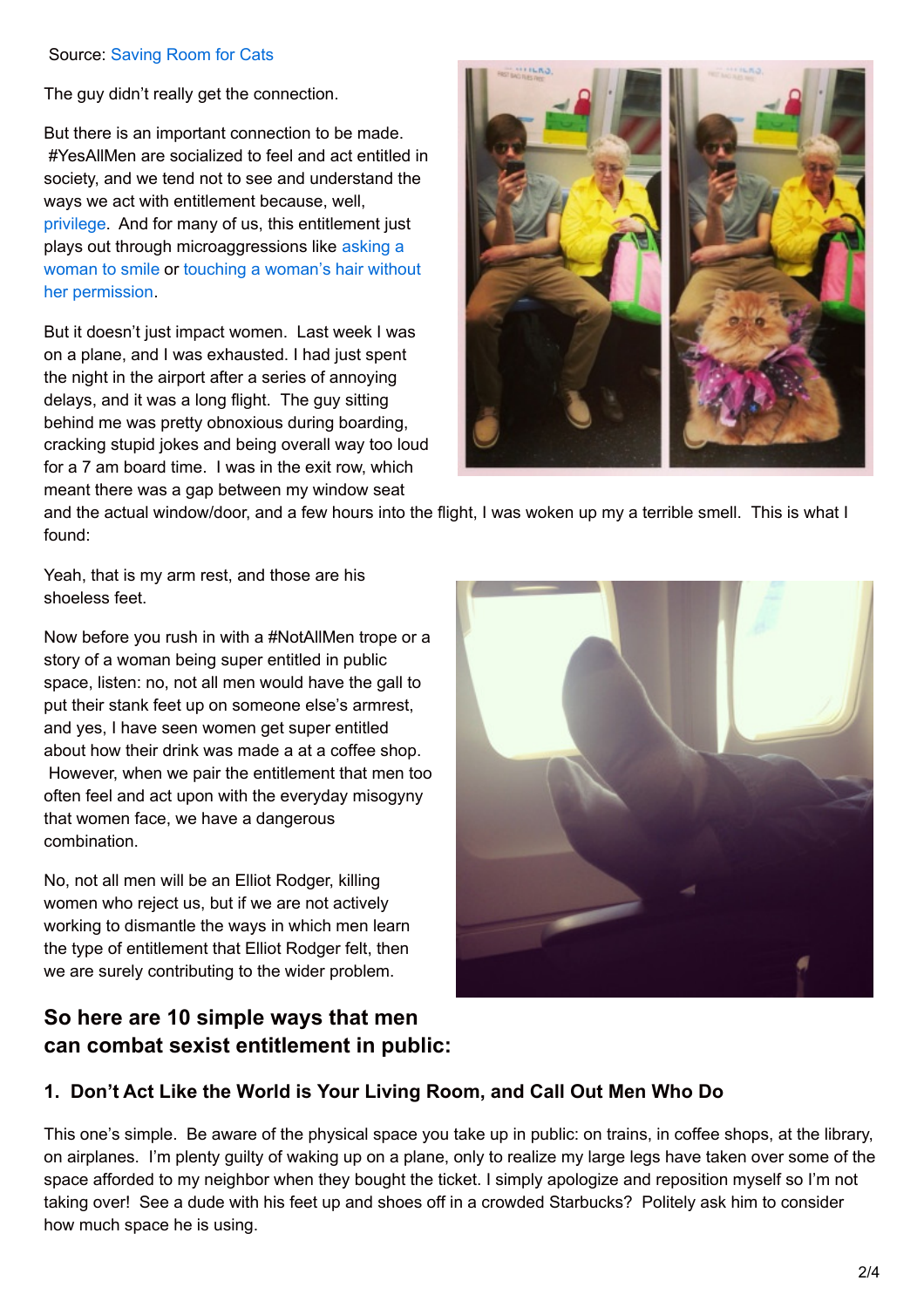## **2. Using Your Voice: Step Up and Step Back**

I'm a loudmouth, and it's easy for me to dominate conversation. But you know what I've noticed? Far more men are this way than women. Thus, when we're part of a conversation, whether it's on the latest Spiderman movie or on the best way to dismantle the patriarchy, we need to be aware of how much we're talking. You see, it's not just the physical space to which men tend to feel entitled. Thus, we should be aware of how much we're talking, and if we are talking a whole bunch, step back. If we notice that men are dominating the conversation, we should step up simply to point it out and to call men to reflect on that.

Here's a little secret: Most of the times I have had a BRILLIANT idea in a discussion, if I wait a little while, someone else will voice that idea or something similar. If they don't, then I still can. This doesn't mean that I'm not an active participant in the discussion. It simply means I put more energy into really listening than to having my voice heard.

## **3. Work to End Street Harassment**

A simple way to do this is not to harass women on the street. And not all street harassment is a lewd comment about a sex act yelled at a woman. Street harassment can be [leering](https://changefromwithin.org/2013/04/18/navigating-the-difference-between-the-appreciation-of-beauty-and-sexual-objectification/). Street harassment can be asking a woman to smile. Street harassment can be hitting on a women with whom you have no context or relationship.

Aside from refusing to participate in street harassment, though, we have a responsibility as men to end street harassment. There are a lot of ways to do that, but here are a few [suggestions](http://everydayfeminism.com/2013/05/what-men-can-do-street-harassment/) for starters.

## **4. Refuse to Use Sexist Language, and Call Out Men Who Do**

Sexist language really is pervasive. From the common usage of  $b^*$ tch to calling someone (but particularly a woman) [hysterical](https://wiki.uiowa.edu/download/attachments/59579500/Notes+on+Hysteria.pdf?version=1&modificationDate=1317508038283) to referring to a woman as [crazy](http://goodmenproject.com/featured-content/why-women-arent-crazy/), there are endless ways that sexist language makes its way into our vernacular. Worse, when men are only around other men, the hyper-sexualizing language often gets pulled out, objectifying women through language and gesture. A simple thing that we as men can do to push back against male entitlement is to refuse to use this language and to talk to other men about why we find it hurtful or offensive when they talk this way.

## **5. Keep Your Clothes On**

Man, I used to love to streak. Any chance I got, I was running around naked in public. But it wasn't until some people called me in to consider the roots of sexist male [entitlement](https://changefromwithin.org/2012/08/30/male-nudity-in-public/) present in my streaking that I realized that it wasn't just good fun. But it doesn't have to be as overt as streaking for male bodies to dominate space. Have you ever been in a crowded area on a hot summer day when a guy takes off his shirt? First off, he ensures that his sweaty body rubs up against other people, but he also exerts his privilege, as cis women and Trans\* people do not often have that same privilege of going topless in public. A simple thing we can do to push back on sexist entitlement in public is to keep our damn clothes on (yes even if we're hot).

## **6. Be Publicly Trans\*-Inclusive**

I hadn't actually considered how cissexist it was for me to simply take my shirt off in public every time I could until a Trans\* friend pointed out how he can't actually wear traditionally "masculine" swim attire because it would be considered indecent, just as it would be for a cisgendered women to go topless in public. That got me thinking: How else do I need to change my behavior to be more Trans\* inclusive? Here are a few ideas: Don't assume people's gender pronouns until they tell you, opting to use gender-neutral ones instead; make sure to call people by their preferred gender pronouns and preferred name, even if it's hard for you to remember; highlight Trans\* issues (like the [cissexism](http://www.truth-out.org/opinion/item/17888-not-everyone-who-has-an-abortion-is-a-woman-how-to-frame-the-abortion-rights-issue) of assuming only women need abortions or the hyper-prevalent threat of violence Trans\* people face) whenever it makes sense to do so as a way to lessen the marginalization of Trans\* people in society. Aside from helping to make our communities safer places for Trans\* people, doing so is a subtle way to check male entitlement because it challenges our traditional gender norms that undergird male entitlement.